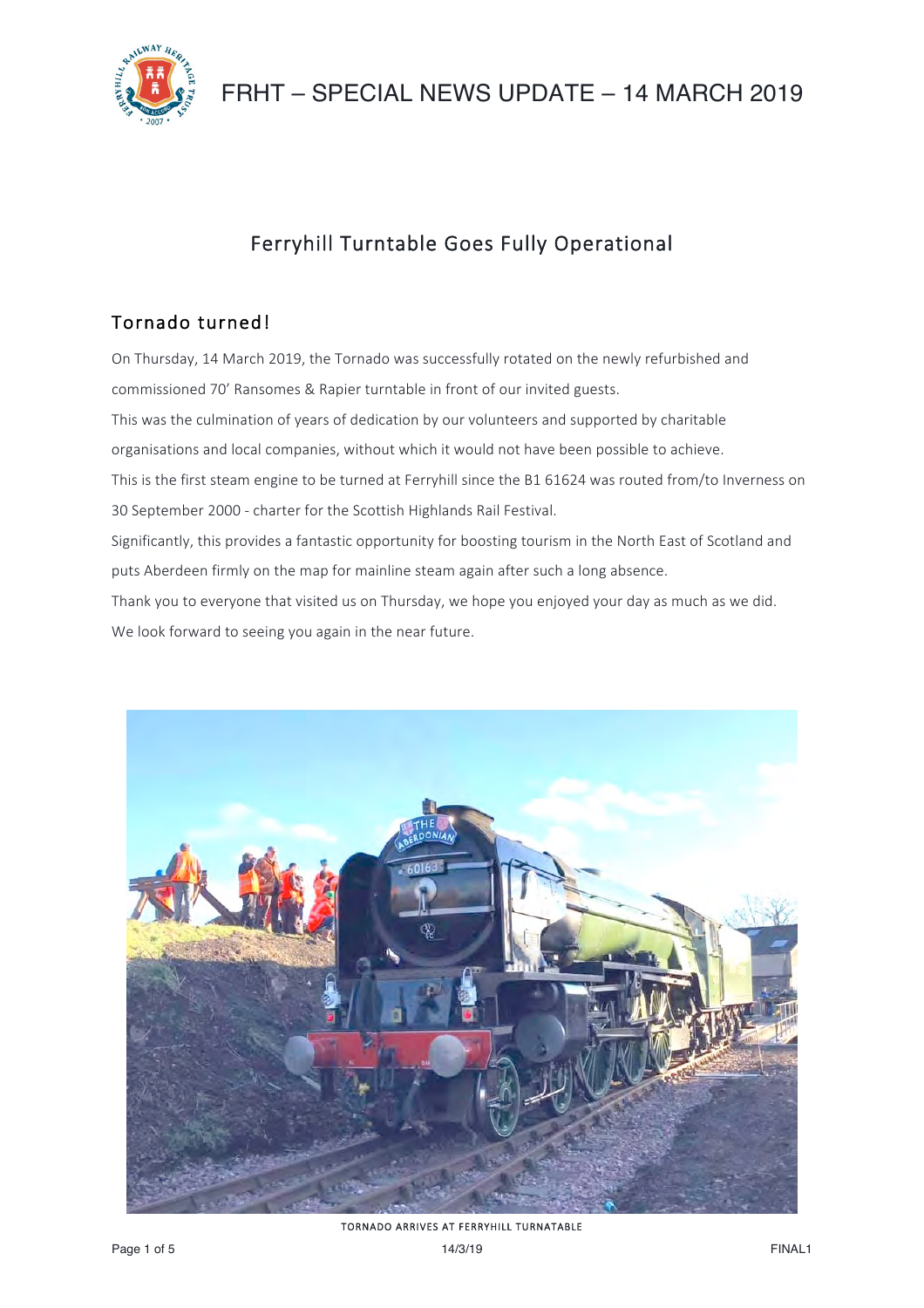



TORNADO REVERSING ON TO THE TURNATABLE



JONATHAN GETS READY TO ROTATE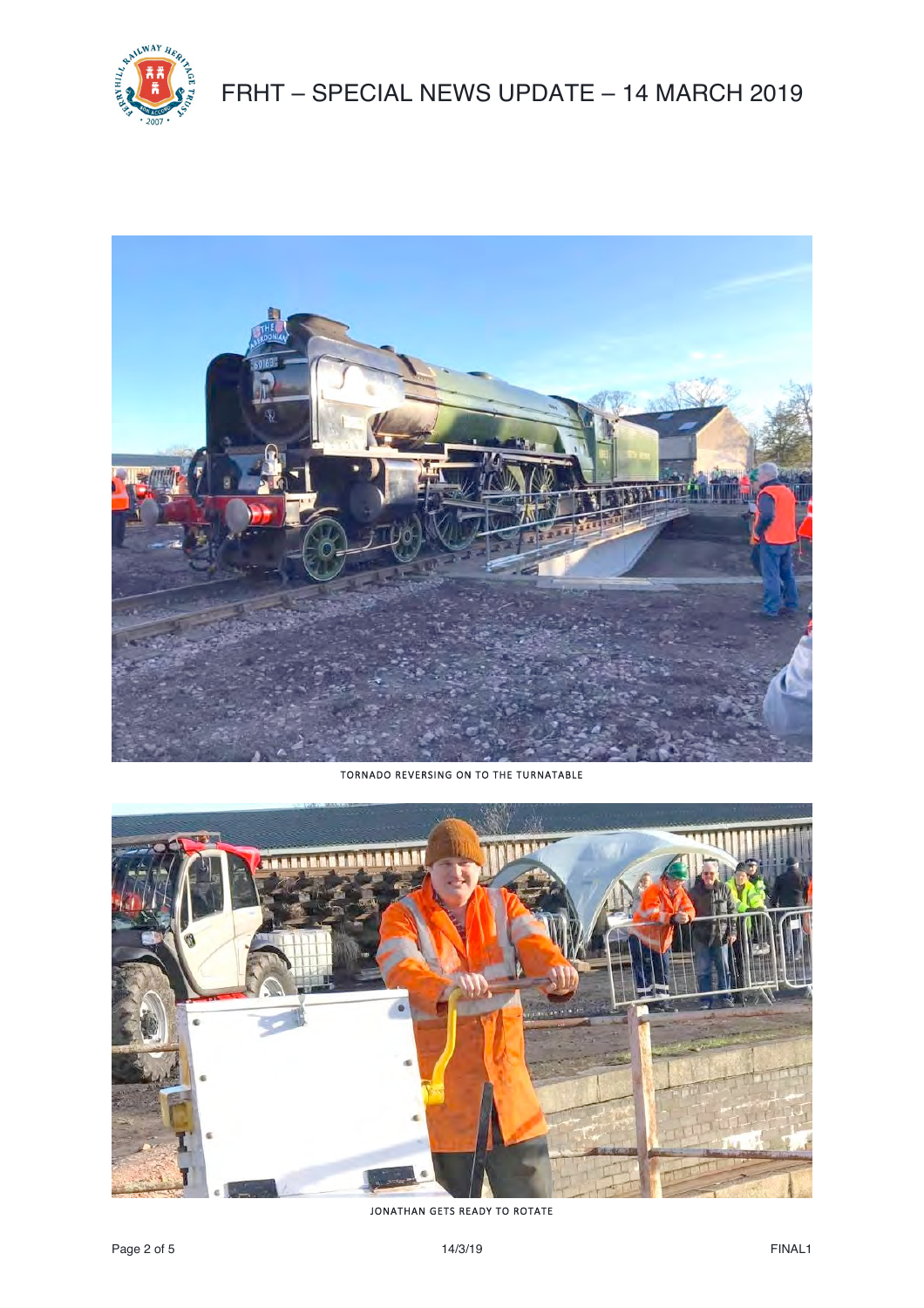



TORNADO ON THE FERRYHILL TURNATABLE



TORNADO ROTATED ABOUT TO DEPART FERRYHILL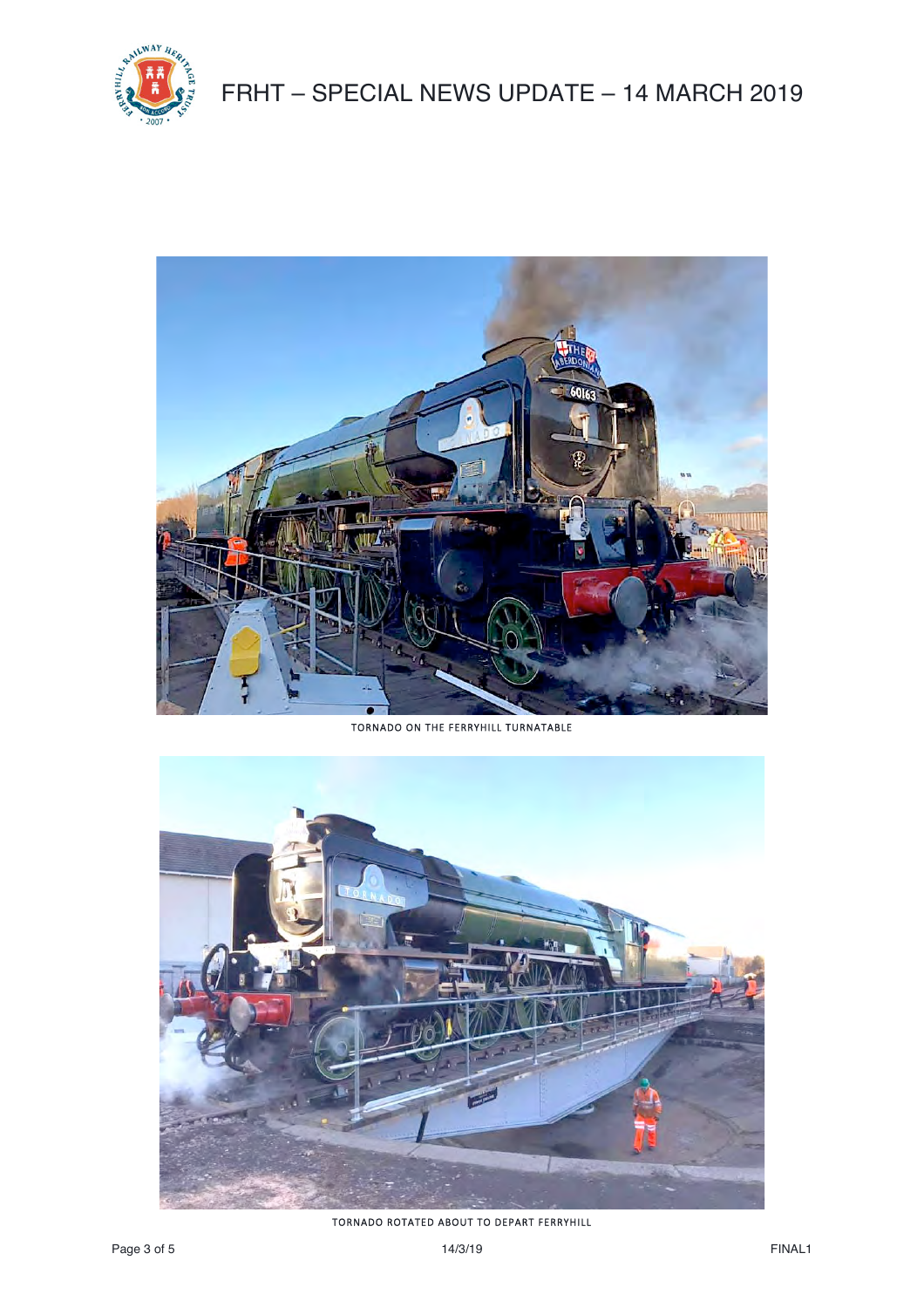



JON TYLER – FRHT CHAIRMAN IN FRONT OF TORNADO



TORNADO STEAMS AWAY TOWARDS ABERDEEN STATION